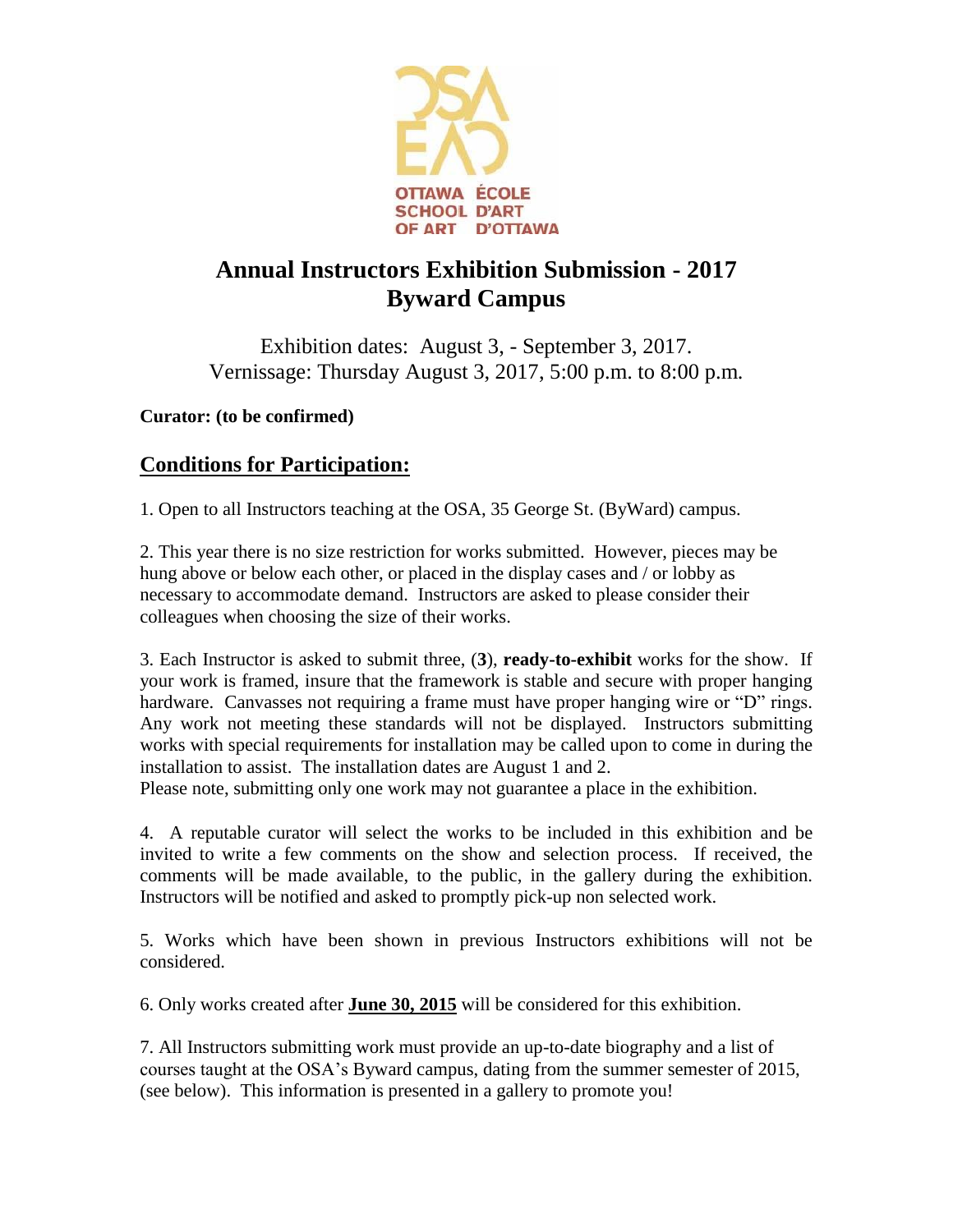8. Work can be submitted **starting Tuesday July 4, 2017**. Please bring your art works, completed submission form, and biography to the second floor administration office.

9. **The absolute deadline for Instructors to submit work, for this year's show, is 4:30 p.m., Friday July 21, 2017.** Work received after this date will not be considered.

10. An exhibition fee of \$82.00 will be paid to each instructor who exhibits work in this exhibition.

#### **List of courses taught at the Byward campus:**

## **Participation Entry Form : Please print clearly and fill out completely.**

| <b>Instructor's Name</b> |                                                         |                        |
|--------------------------|---------------------------------------------------------|------------------------|
| Phone number             |                                                         | Current e-mail address |
| <b>Mailing Address:</b>  |                                                         |                        |
| City                     | Province                                                | Postal Code            |
|                          |                                                         |                        |
| Signature                |                                                         | Date                   |
|                          | I have read and accept the conditions of participation. |                        |